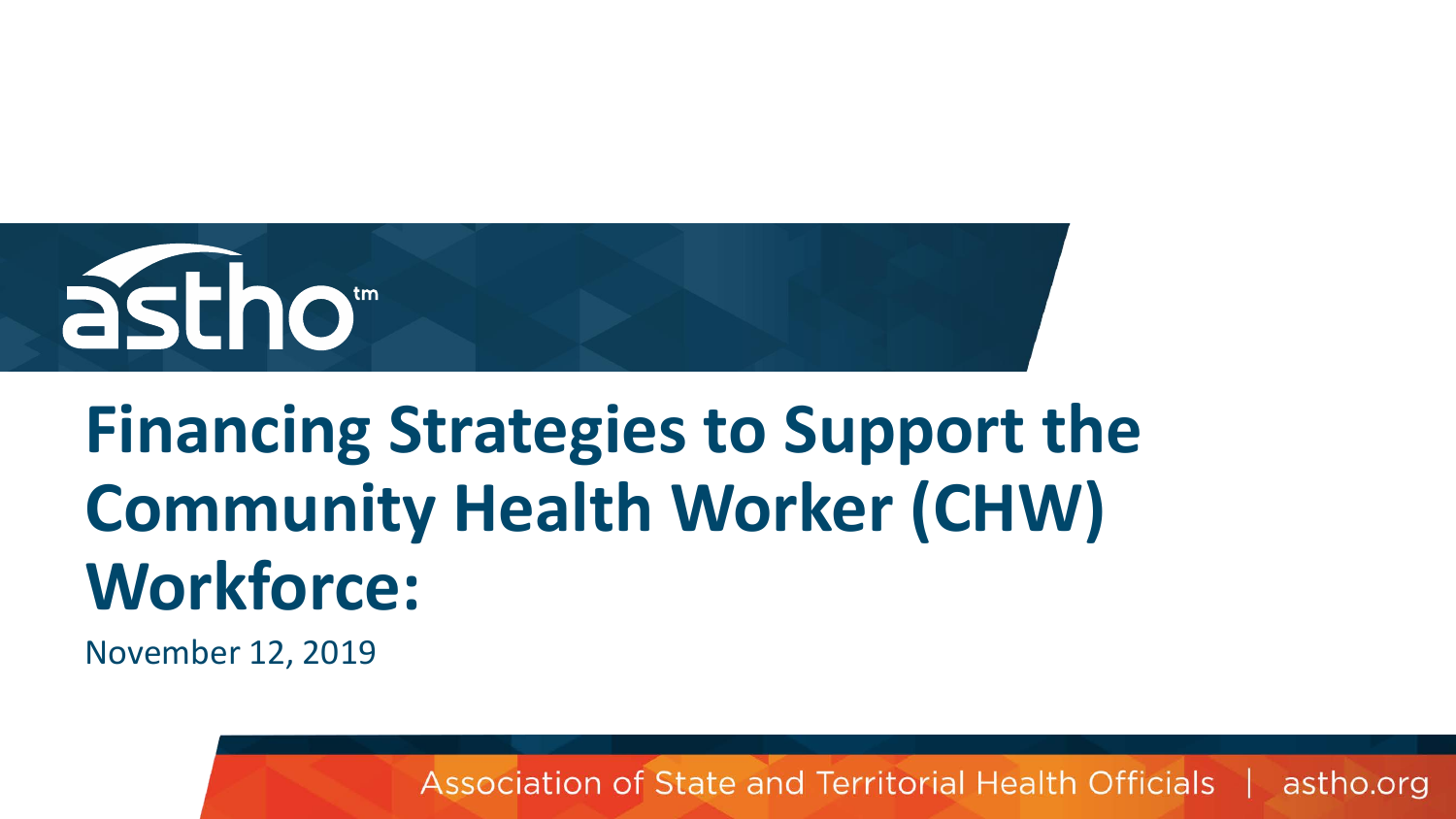# **Nationally Accepted Definition of CHWs:**



A community health worker (CHW) is a **frontline public health worker who is a trusted member of and/or has an unusually close understanding of the community served.**  This trusting relationship enables the worker to serve as a liaison/link/intermediary between health/social services and the community to facilitate access to services and improve the quality and cultural competence of service delivery.

A CHW also builds individual and community capacity by increasing health knowledge and self-sufficiency through a range of activities such as outreach, community education, informal counseling, social support and advocacy.

Available at:<https://www.apha.org/apha-communities/member-sections/community-health-workers>

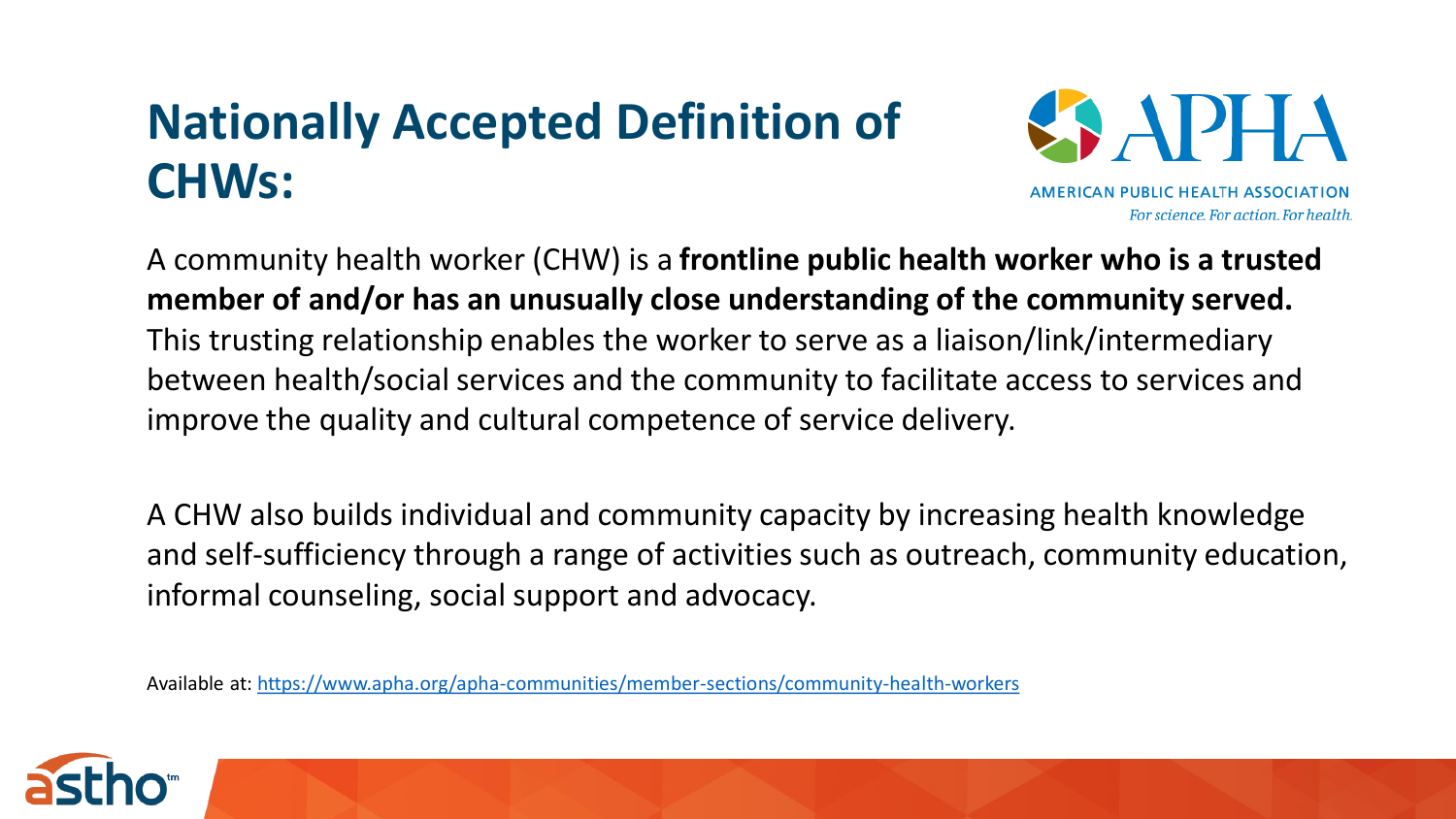### **What Makes CHWs Distinctive and Effective?**

- Expertise is based on **shared life experience** and (usually) **cultural background** with population served.
- Generally do not hold another clinical license.
- Spend more time with people in home, community, and clinic.
- Address social determinants of health; understand the "whole picture" of a patient's life.
- Trusting relationships based on shared power.
- Core values based in equality, justice, empathy.
- Can mobilize a community to deal with macro issues.



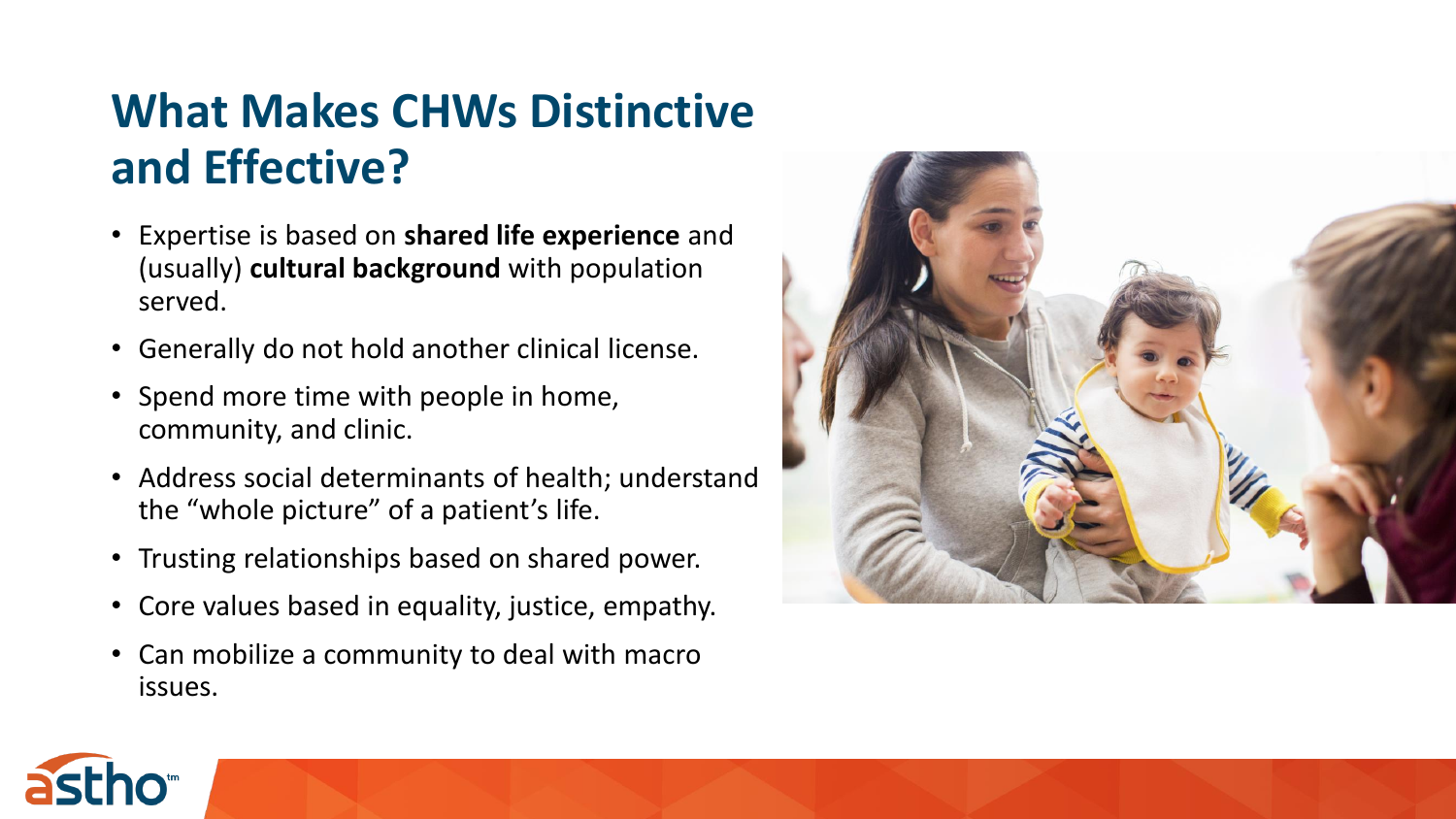## **UMBRELLA TERM:** CHWS Work Under Many Job Titles Across Multiple Settings

### **Examples of Settings**

- Hospitals
- Community health centers
- Managed care organizations
- Substance abuse service providers
- State and municipal health departments
- Community-based organizations
- Public housing authorities
- Schools

### **Examples of Job Titles**

- Community health educator
- Outreach educator
- Outreach worker
- Enrollment worker
- Health advocate
- Peer advocate
- Peer leader
- Street worker
- Youth outreach worker
- Family advocate
- Family planning counselor
- Family support worker
- Patient navigator
- Community health representative
- *Promotores de salud*

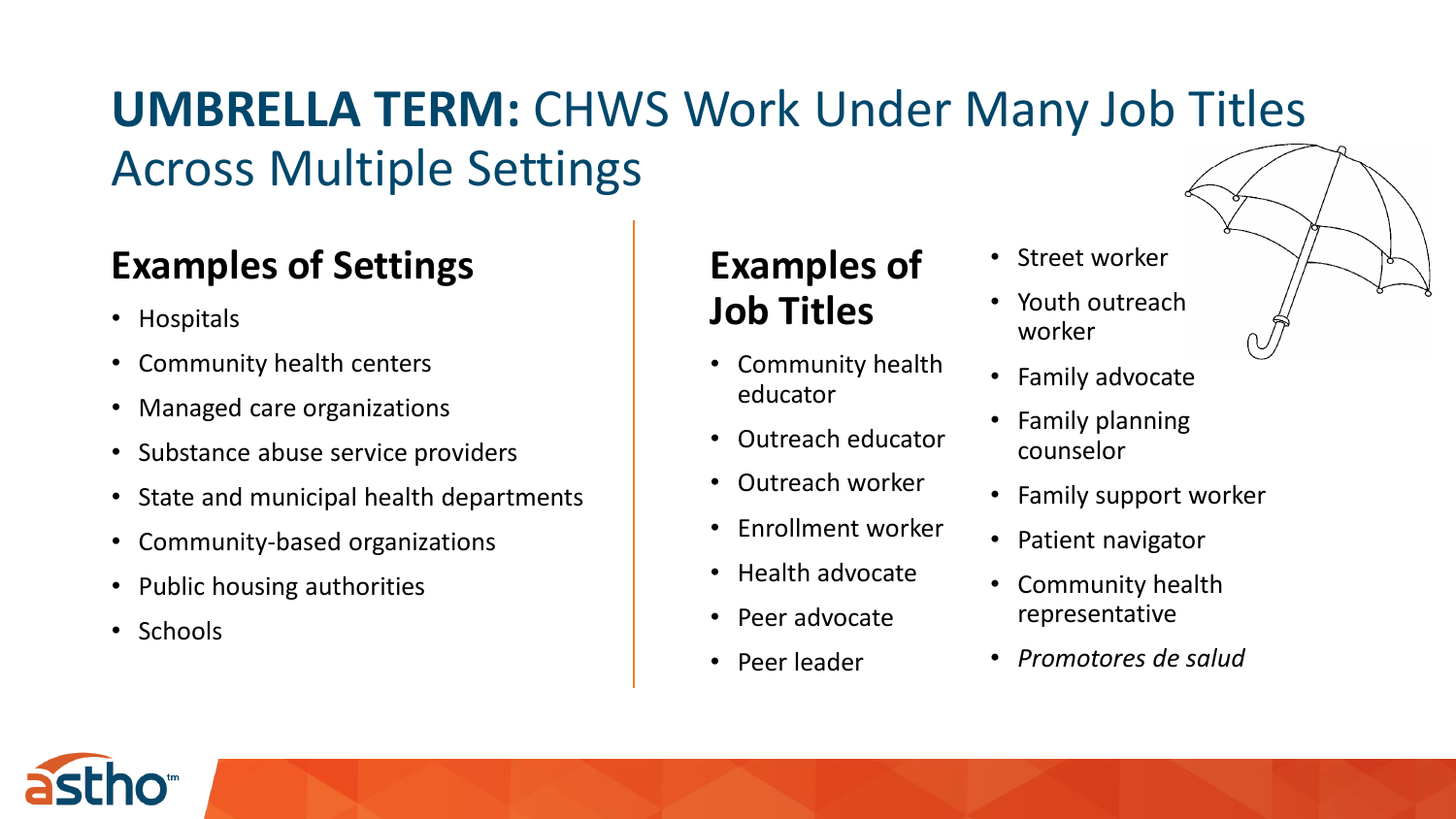### **CHW Financing Opportunities**

**Provider-funded through Core Operating Budget/Community Benefit**

# **Managed Care**

### **Contracts Medicaid Fee Schedule**

**Alternative Payment Methods and Accountable Care Organizations**

#### **State Plan Amendment**

*Sustainable CHW financing: Requires a "Both/And" Approach*

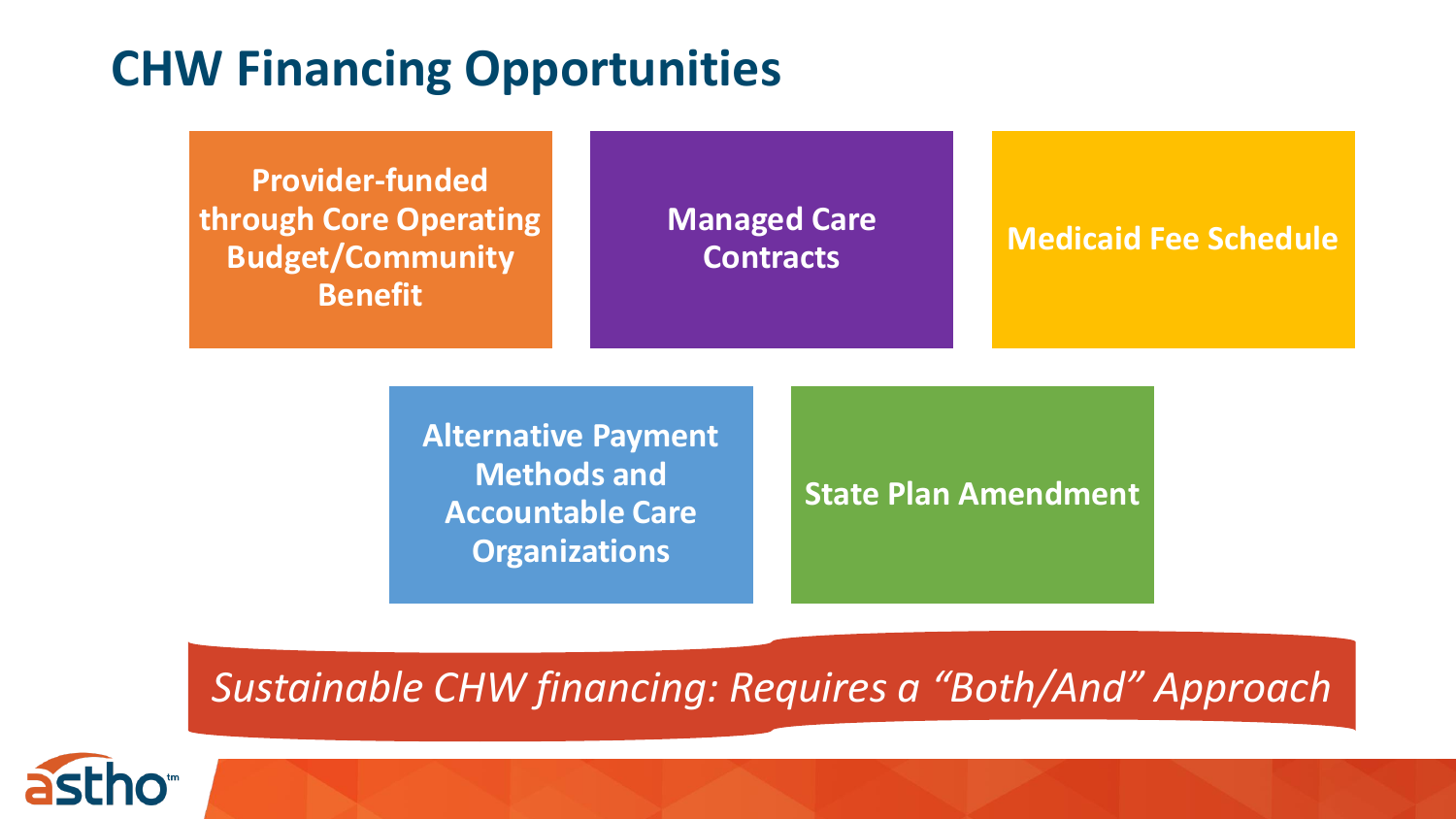# **Grant funding for CHWs**

**HOW:** Grant funds (e.g., CDC 1815 funds, HRSA, state grants) are used to pay CHW salaries or contracted positions.

#### **BENEFIT:**

- Widespread use
- Can be used to support CHW positions in full (e.g., can fund time spent building relationships and out in the community, versus only reimbursing for discrete, billable services).

#### **DRAWBACK:**

• May not be consistently funded year-to-year: Sustainably may remain as a challenge.

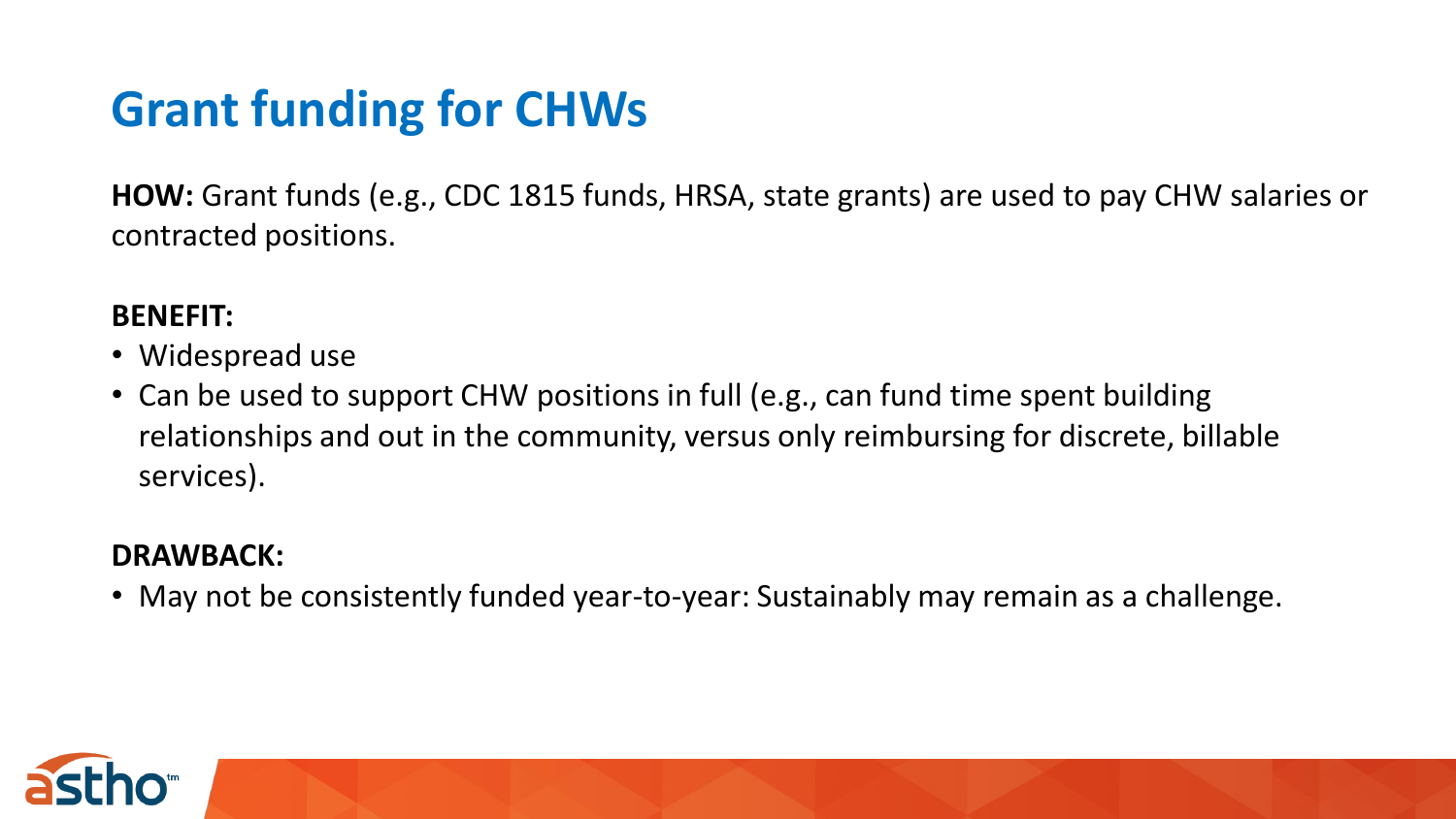### **Provider-Funded through Core Operating Budget or Community Benefit Dollars**

**HOW: Commonly begins with pilot or demonstration (often financed with grant or employer community benefits funding).**

- Involves a cost/benefit analysis, including ROI calculation.
- Positive financial and other outcomes lead to decision to include CHW positions in budget in ongoing basis.
- Decision and procedures internal to employer.

**BENEFIT:** Built-in evidence and recognition of financial and other value of CHWs to employers and patients. CHWs can provide a broad range of services.

**DRAWBACK:** Employers not paid by insurers (CHWs not direct source of income); however, there can be savings in integrated care systems from reduced emergency room use, reduced inpatient hospitalizations, reduced readmissions, etc.

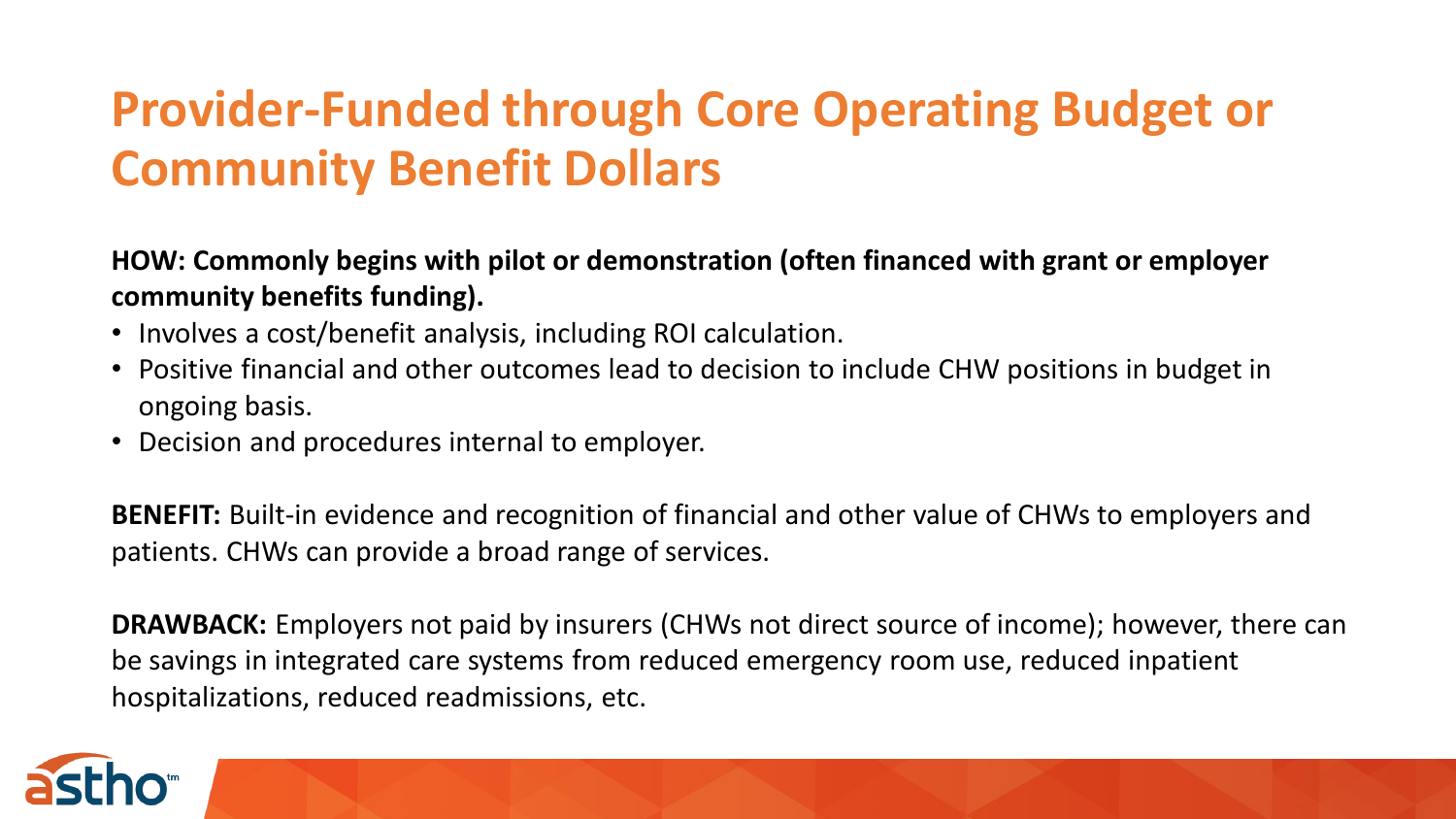### **Provider-Funded through Core Operating Budget:**  *Examples*

### **University of Pennsylvania Health System:** CHWs integrated into routine care throughout system (40-50 CHWs).

- Navigation, social support, advocacy for high risk patients
- Initial studies funded by university health improvement, other private grants demonstrated reductions in hospital readmissions, increased use of primary care

**Texas: CHRISTUS Spohn non-profit, faith-based healthcare system paid for CHWs to reduce the cost of care for uninsured:**

- Inpatient, ER, and home-visiting roles
- Help eligible patients sign up for the county indigent care program, link patients to family health centers for follow-up care
- Pilot demonstrated cost savings through reduced inappropriate ER use plus increased patient satisfaction

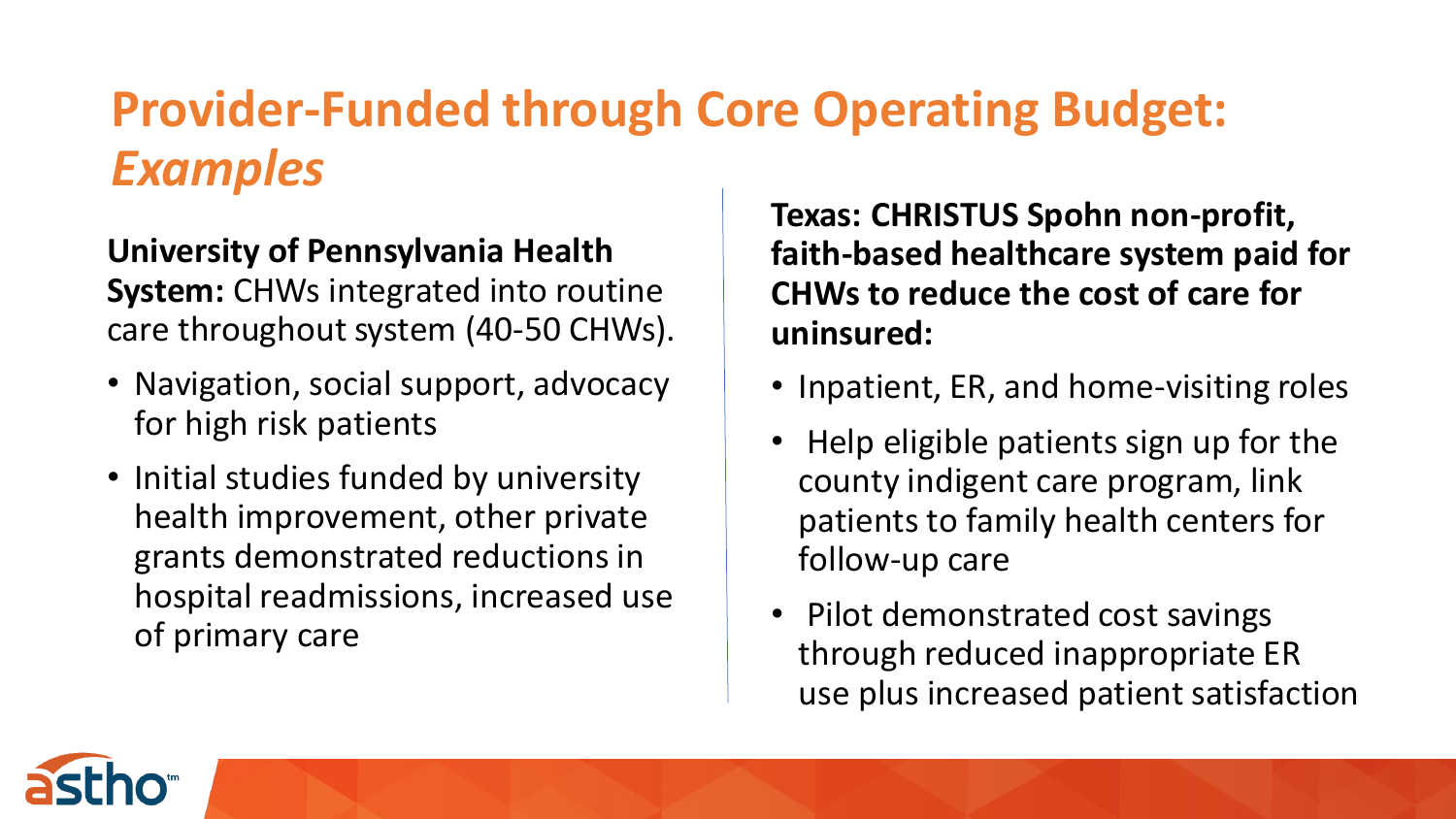## **Medicaid Managed Care –** *Capitated rates and payment flexibility*

**OVERVIEW:** Common for health plans to employ/pay for CHWs as administrative expense.

- CMS may offer greater flexibility by allowing cost of some CHW services to be treated as part of the cost of quality improvement
- Medicaid Managed Care requirements include care coordination and member engagement & flexibility to pay for —roles CHWs can play

**BENEFIT:** Increasing proportions of Medicaid members are in managed care

**DRAWBACK:** Low Medicaid payment rates can constrain innovation and risk-taking.

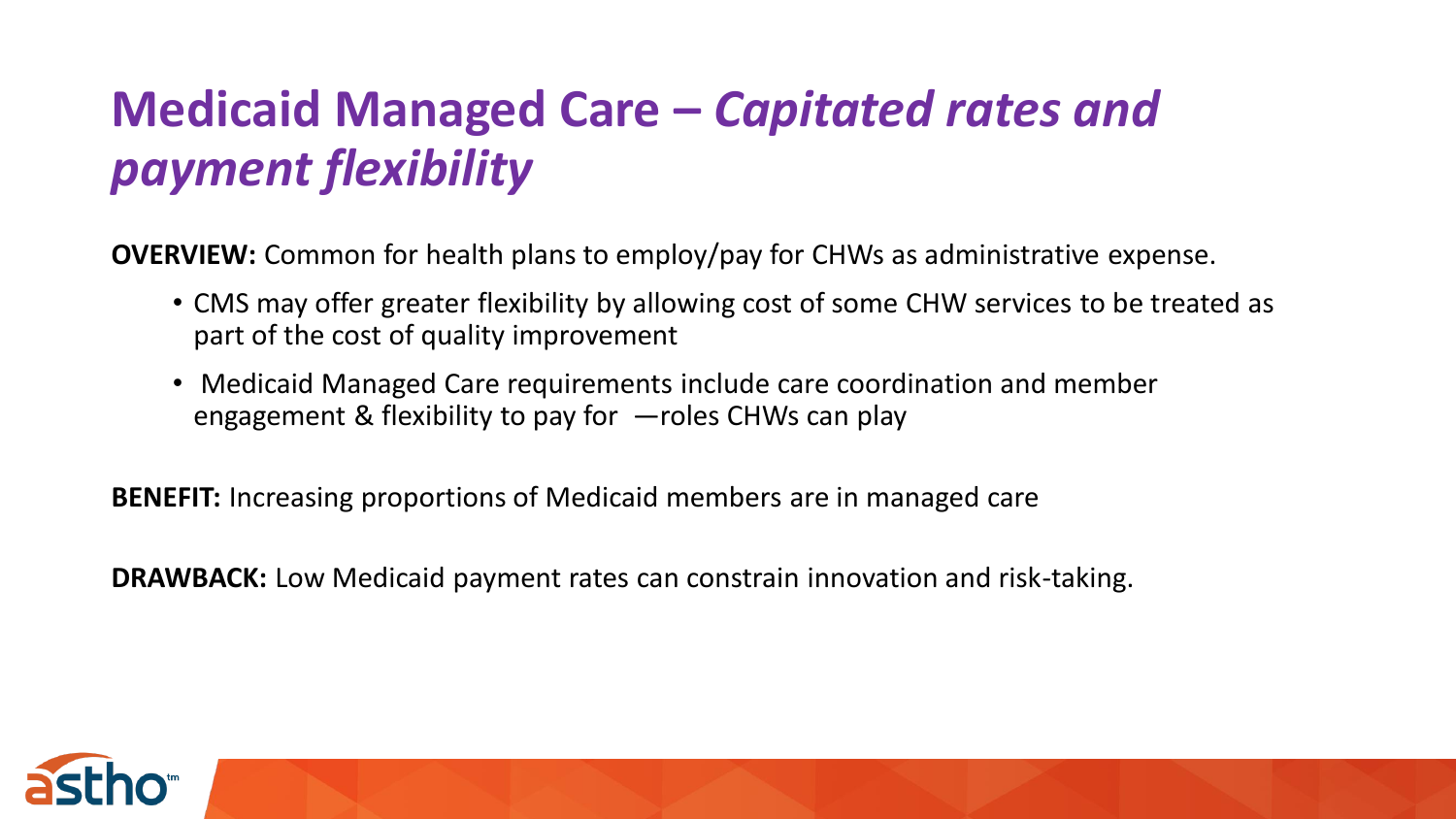## **Medicaid Managed Care –** *Change in Contract Language to Require/Encourage Specified CHW Services in Plan Offerings*

**HOW:** Authority varies state-by-state (e.g., Medicaid director may require approval by legislature if change in contract contributes to a budget increase).

**BENEFIT:** Does not require a waiver or state plan amendment approval from CMS.

**DRAWBACK:** Can be cumbersome process to manage; need to wait for Medicaid managed care contract renegotiation period.

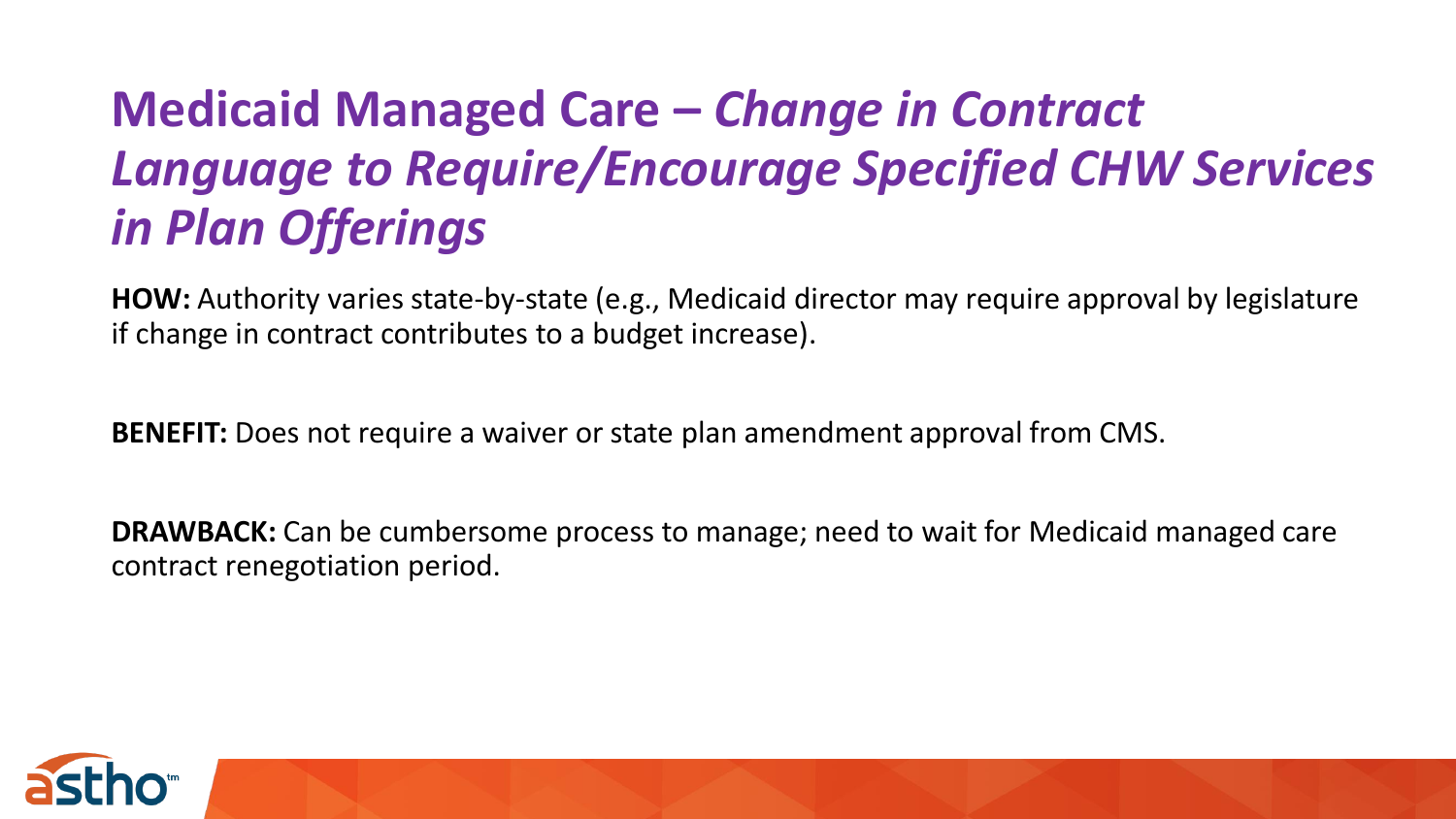### **Medicaid Managed Care –** *Change in Contract Language to Require/Encourage Specified CHW Services in Plan Offerings - Examples*

#### **New Mexico Medicaid managed care contract language encourages use of CHWs for care coordination.**

- Plan must describe role of CHWs in patient education and list CHW services in benefits package
- Medicaid MCO program incorporates cost of CHWs into MCO capitation payment (part of cost of care)

#### **Michigan Medicaid managed care contract requires plan to offer CHWs or peer support specialists to members with significant BH and/or complex care needs.**

- Specifies a range of CHW services, including home visits, referrals, self care education, advocacy with providers
- Each plan must establish payment method for CHW services
- Requires at least 1 FTE CHW per 20,000 members (unscientific number)

#### **Virginia Medicaid Managed Care:**

State RFP asks how the health plan bidding to be a Medicaid MCO has already engaged CHWs

#### **Rhode Island Medicaid Managed**

**Care:** State RFP asks prospective Medicaid MCOs to identify their approach for effective care coordination and care management with "clear attention to social determinants of health."

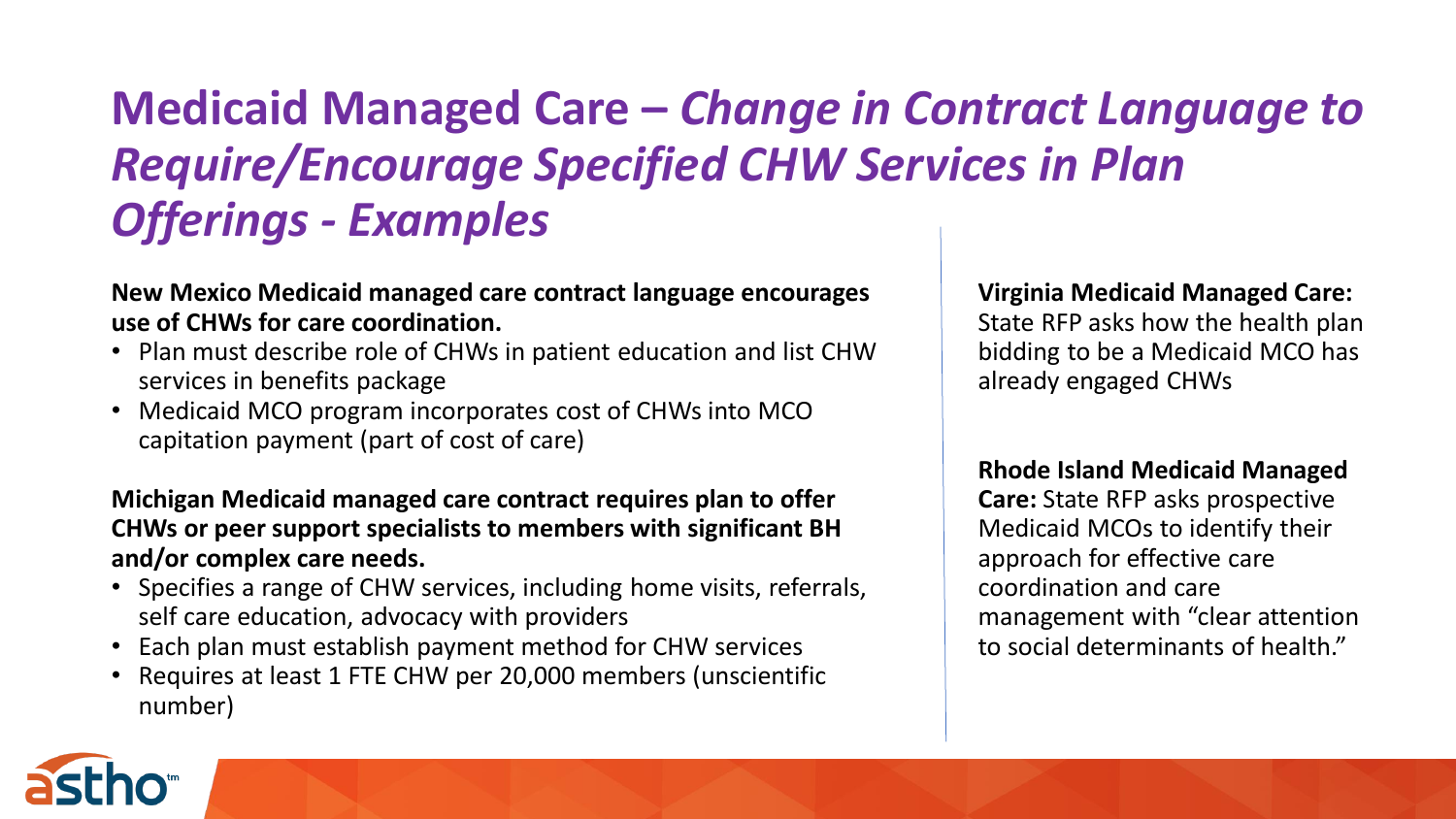### **Medicaid 1115 Demonstrations**

**HOW:** Demonstration programs approved by CMS to test new delivery and payment mechanisms—usually for system reform

- Include changes to eligibility, benefits, cost sharing, and payments outside normal Medicaid rules
- Short-term but renewable (3-5 years)
- Must show budget neutrality over the approved period

**BENEFIT:** Wide variety of possibilities, depends on state

**DRAWBACK:** Without agreement on Delivery Service Reform Incentive Payment (DSRIP), no additional payments. Changes are specific to the program.

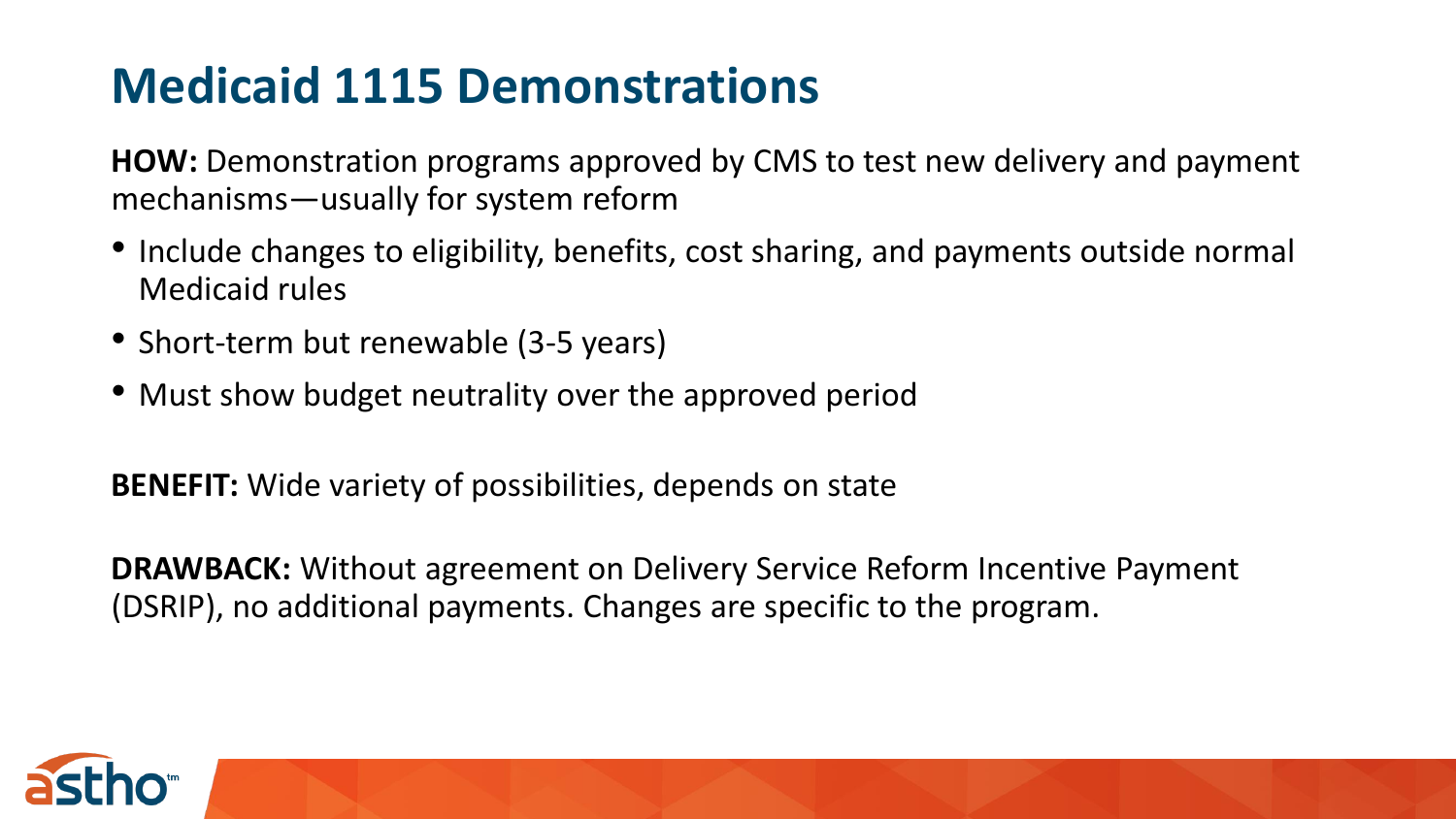### **Medicaid 1115 Waiver -** *Oregon*

**14 ACOs called "Coordinated Care Organizations" (CCOs) integrate primary and acute care.**

- CCOs receive a fixed global budget from the state, paid as monthly capitation for all members.
- Enabling statute requires CCOs to offer "Traditional Health Workers" including CHWs, Doulas, peer wellness specialists, and personal health navigators.
- State intends to roll system into a State Plan Amendment at end of demonstration.

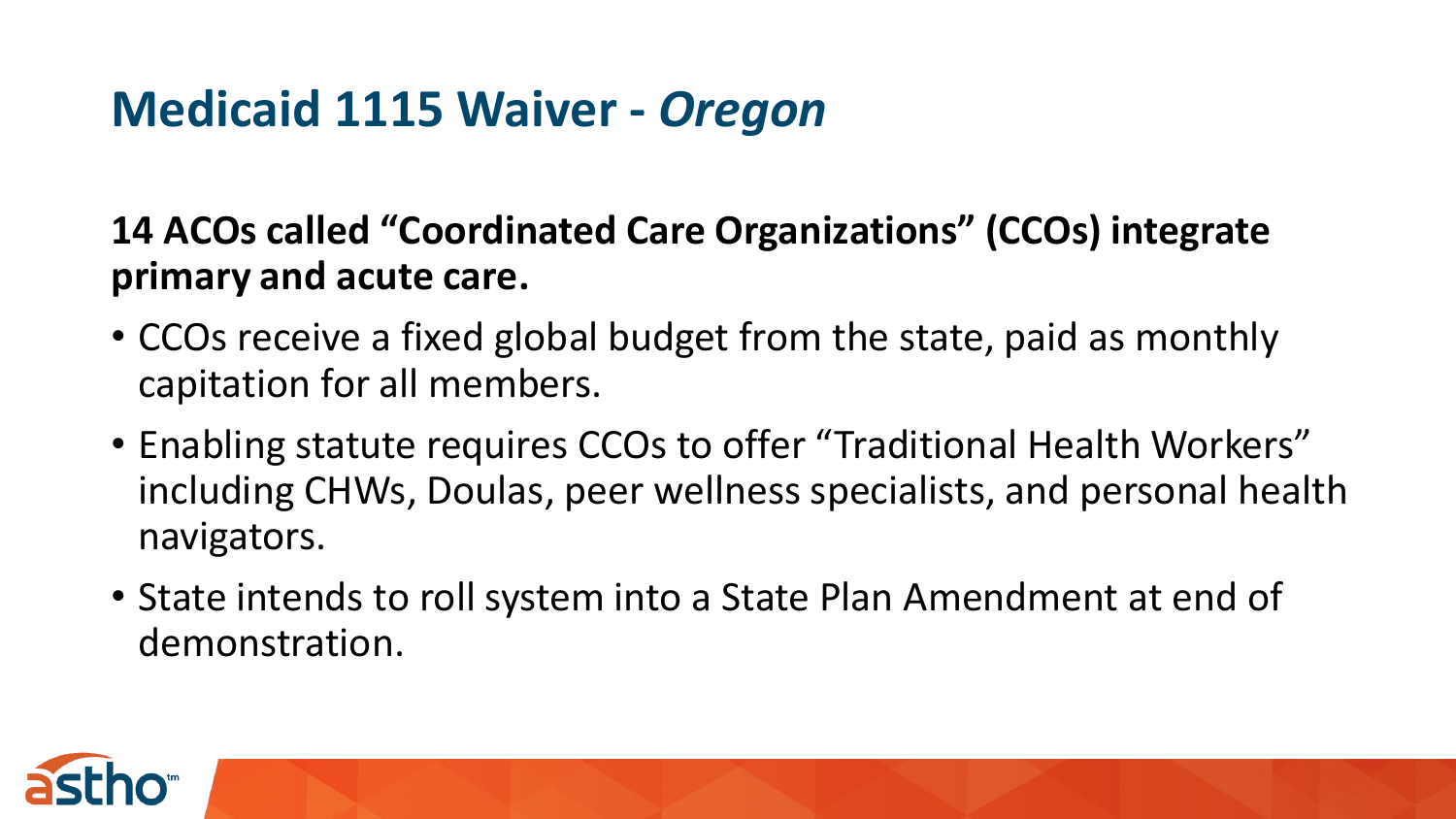### **Medicaid State Plan Amendment (SPA)**

**OVERVIEW:** CMS approves changes to policies/approaches of a state Medicaid program.

**BENEFIT**: Ongoing, compared to a temporary Section 1115 Demonstration.

**DRAWBACKS**: State share will be an issue. If SPA is under 2014 Preventive Services ruling, reimburses CHWs for a very limited set of activities.

The preventive reimbursable services are limited to the following:

- the service must be a Medicaid-defined preventive service (can include counseling or investigating potential cause of condition);
- must be recommended by a physician or other licensed practitioners;
- must involve direct patient care; and
- must directly address the physical or mental health of the patient.

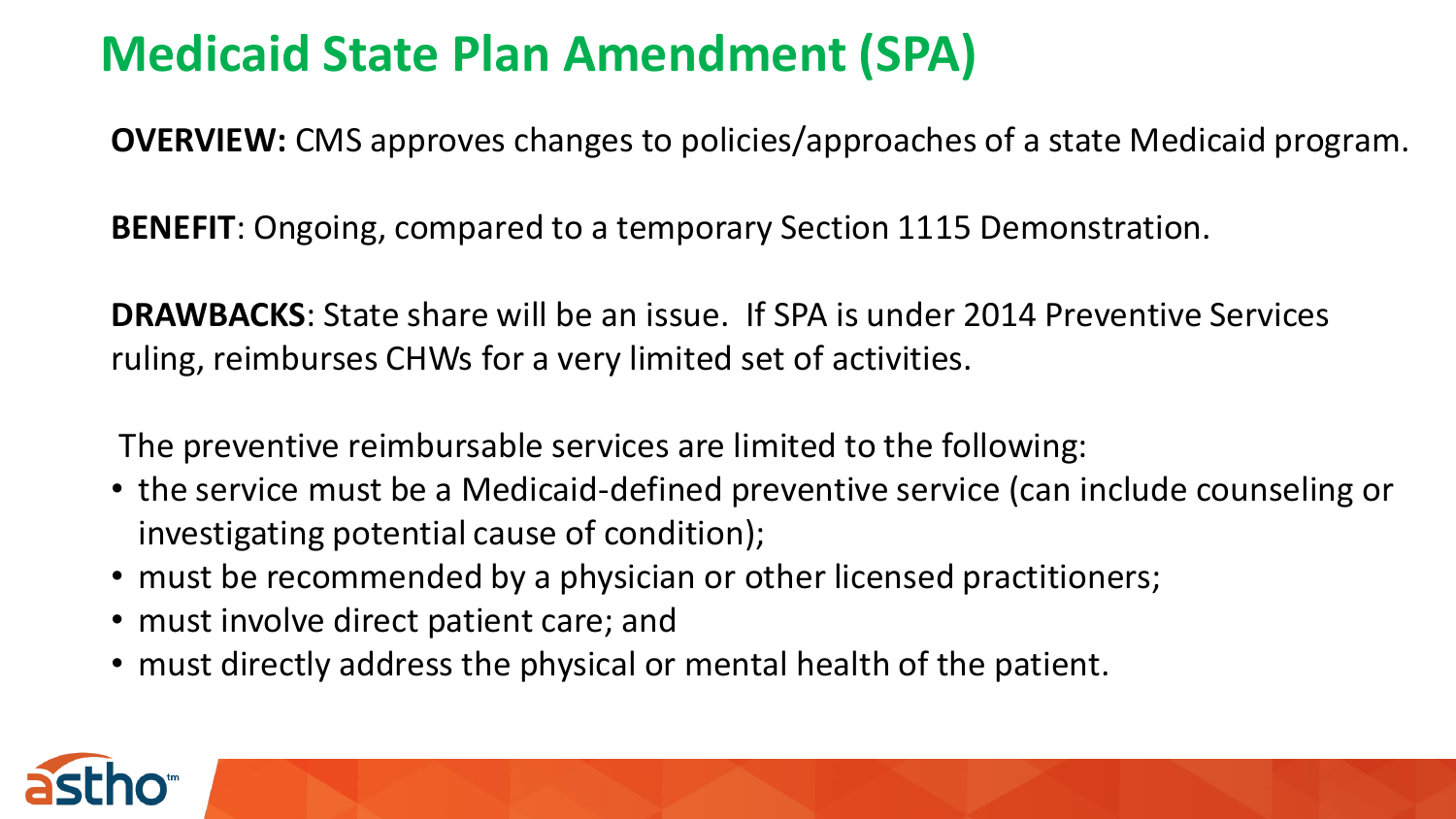### **Medicaid SPA Continued:**

#### *Areas where CHWs could be reimbursed for their time:* **Discrete services that have been billed:**

- Diagnosis-related patient education services (e.g., childhood obesity or diabetes education)
- Blood pressure monitoring
- Medication Assisted Treatment (MAT)
- Group education
- Care coordination

*A SPA could represent a "foot in the door" or one prong of a broader CHW financing strategy, but SPA is pursued alone will not support the full range of activities that make CHWs valuable).*

**Examples of those broader services, including SDOH (harder to bill, but important) are:**

- Housing service navigation
- Community advocacy
- Cultural brokerage

#### **CHW Core Consensus (C3) Project describes core skills as:**

- 1. Communication skills
- 2. Inter-personal and relationship-building skills
- 3. Services coordination and navigation
- 4. Capacity building
- 5. Advocacy
- 6. Education and facilitation
- 7. Individual and community assessments
- 8. Outreach
- 9. Professional skills and conduct
- 10.Evaluation and research
- 11.Knowledge base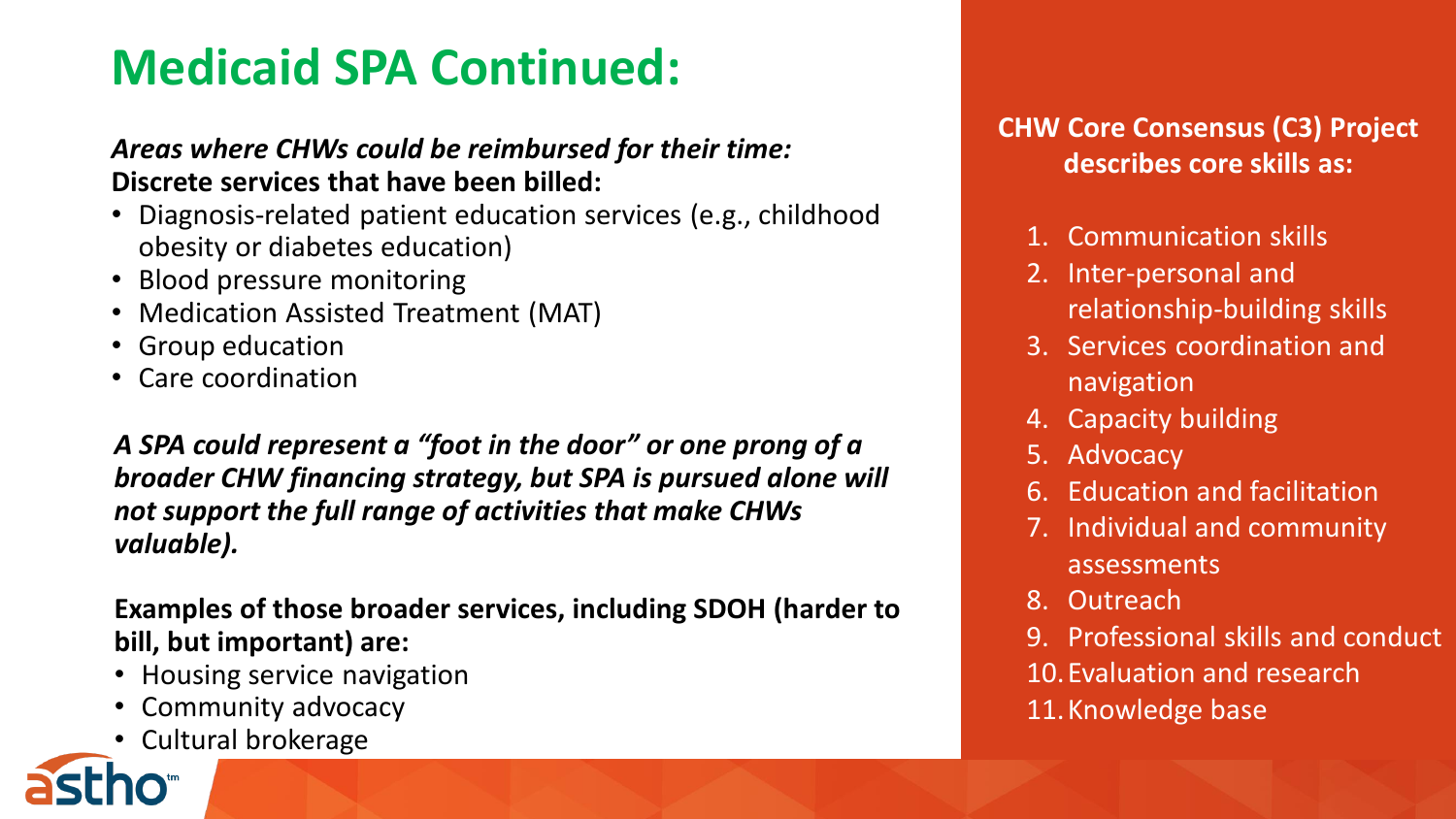### **Medicaid State Plan Amendment (SPA) -** *Indiana*

- Indiana submitted a SPA for Fee for Service reimbursement for CHW-provided services (effective July 2018, approved Nov. 2018).
	- Estimated fiscal impact of \$7,240 across both federal and state share in FY 2018 (partial year) and \$30,769 for FY 2019.
- CHW services (for certified CHWs) must be provided in-person and billed through licensed provider.
- CHWs limited to two hours per day, 12 hours per month per patient.

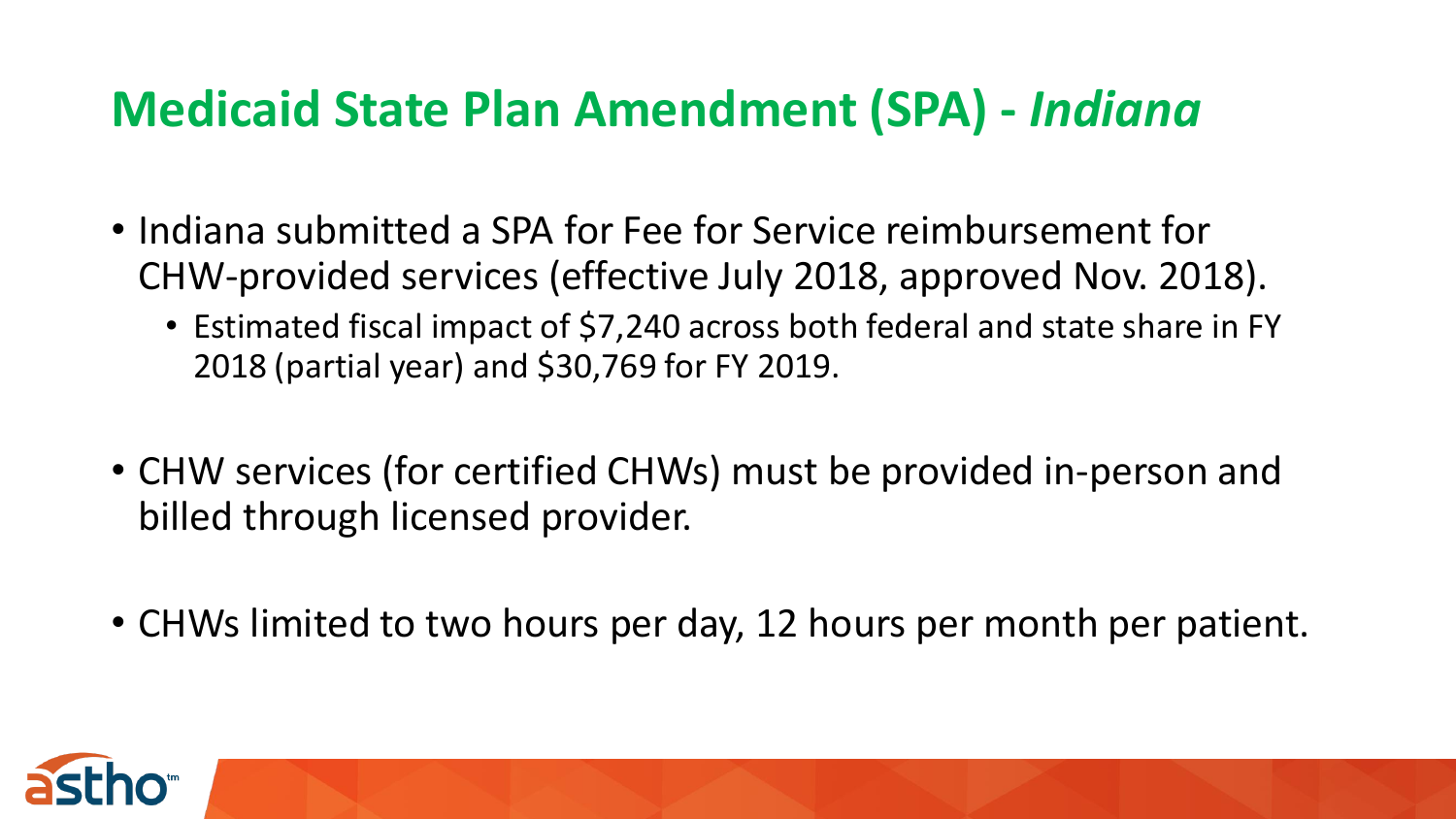### **Central Element: CHW LEADERSHIP**

| Arizona:<br>AZ DHS formed<br>the Arizona CHW<br>Workforce<br>Coalition<br>comprising of<br><b>CHWs and</b><br>supports<br>sustainability of<br>the workforce                                                          | <b>Maryland:</b><br>In 2014, passed<br>legislation to establish a<br>Workgroup on<br><b>Workforce Development</b><br>for CHWs to make<br>recommendations on<br>CHW training,<br>credentialing, and<br>financing.              | <b>Massachusetts:</b><br><b>MACHWA</b> (established<br>in 2000) works with<br><b>MADOH to adopt core</b><br>competencies for CHWs<br>and helped MA Health<br><b>Care Reform Law</b><br>ensuring that CHWs<br>were highlighted.            | <b>New Mexico:</b><br>The NM CHW<br><b>Advisory Council,</b><br>whose membership<br>includes CHWs was<br>established in 2003 to<br>advise NMDOH on<br>statewide training<br>and certification.              | for Community Health Worker<br><b>Leadership in Determining</b><br><b>Workforce Standards for Training</b><br>and Credentialing<br>Encourages state governments and<br>any other entities drafting new<br>policies regarding CHW training<br>standards and credentialing to<br>include in the policies the creation of<br>a governing board in which at least |
|-----------------------------------------------------------------------------------------------------------------------------------------------------------------------------------------------------------------------|-------------------------------------------------------------------------------------------------------------------------------------------------------------------------------------------------------------------------------|-------------------------------------------------------------------------------------------------------------------------------------------------------------------------------------------------------------------------------------------|-------------------------------------------------------------------------------------------------------------------------------------------------------------------------------------------------------------|---------------------------------------------------------------------------------------------------------------------------------------------------------------------------------------------------------------------------------------------------------------------------------------------------------------------------------------------------------------|
| <b>New Hampshire:</b><br><b>CHW Coalition</b><br>started Jan. 2015;<br>now receives NH<br><b>DPHS (CDC)</b><br>funding. NH<br><b>DHHS supports</b><br>CHW Leadership.<br>NH has held four<br>biennial CHW<br>Summits. | Kentucky:<br>The Kentucky<br><b>Association of</b><br><b>Community Health</b><br>Workers (KYACHW) was<br>formed in 2016. In<br>addition, a current state<br><b>CHW Advisory</b><br>Workgroup includes<br>CHW representatives. | <b>South Carolina:</b><br><b>PASOS and South</b><br><b>Carolina CHW</b><br><b>Association (SCCHWA)</b><br>active in the state,<br>engaged with state<br>health agency and<br>involved in discussion<br>on financing and<br>certification. | <b>Washington:</b><br><b>Multiple CHW</b><br>associations and<br>coalitions. WA DOH<br>held a series of<br>listening tours in 2019<br>to engage CHWs in<br>discussions around<br>training and<br>education. | half of the members are CHWs. This<br>board should, to the extent possible,<br>minimize barriers to participation and<br>ensure a representation of CHWs that<br>is diverse in terms of language<br>preference, disability status,<br>volunteer versus paid status, source<br>of training, and CHW roles.<br>Available at: https://bit.ly/2uv9RBY             |

**APHA Policy Statement:** *Support* 

# astho<sup>®</sup>